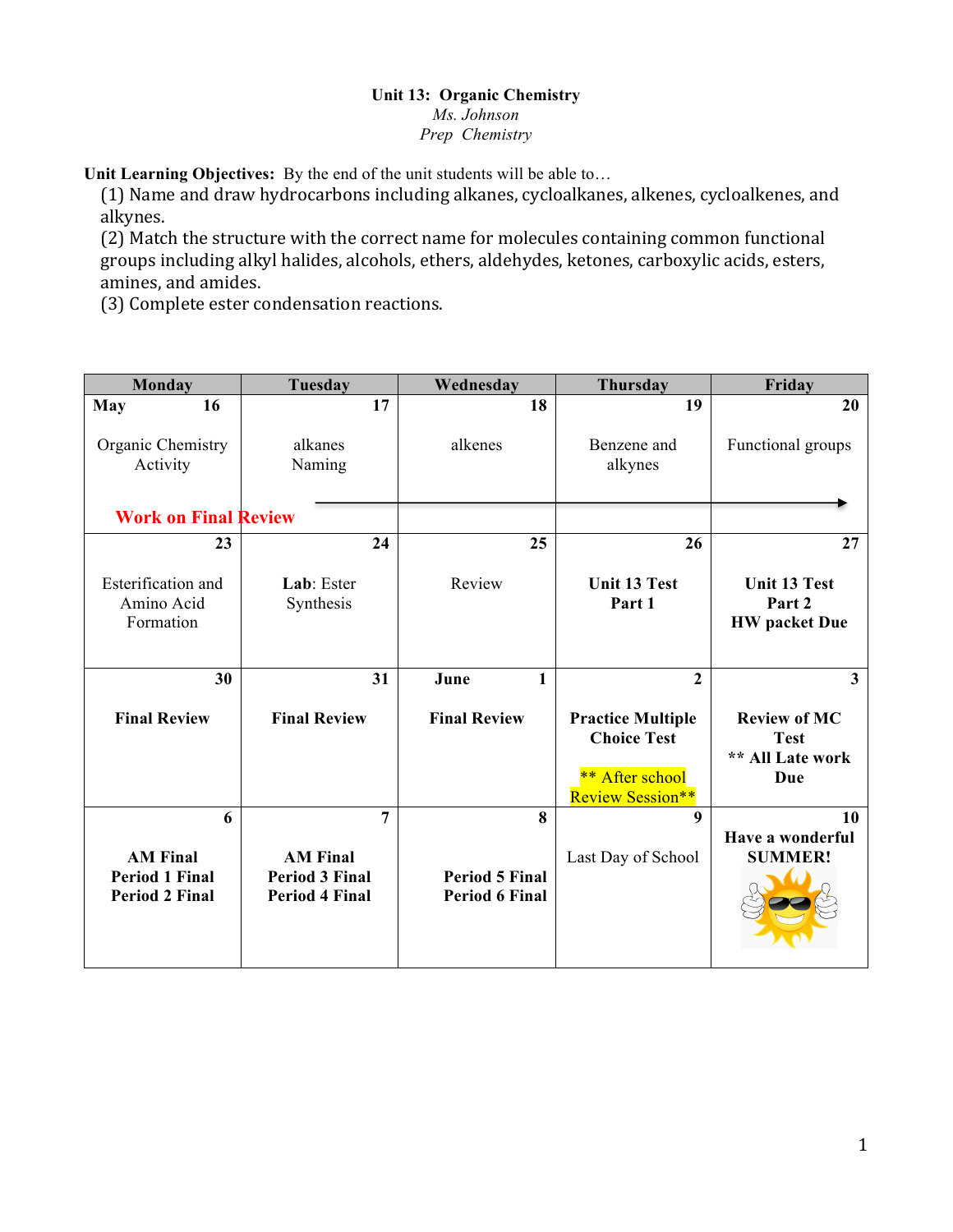# **Organic Chemistry** is \_\_\_\_\_\_\_\_\_\_\_\_\_\_\_\_\_\_\_\_\_\_\_\_\_\_\_\_\_\_\_\_\_\_\_\_\_\_\_\_\_\_\_\_\_\_\_\_\_\_\_\_\_\_\_\_\_\_\_\_\_\_\_\_\_\_\_\_\_\_\_\_\_.

**I. Hydrocarbons**

**–** contain only \_\_\_\_\_\_\_\_\_and \_\_\_\_\_\_\_\_

# **(1) Alkanes**

**–** contain only **single** bonds

**–** called "saturated" hydrocarbons (contain maximum number of hydrogens for each carbon)

# **Unbranched Alkanes**

| <b>Formula</b>  | <b>Name</b>   | <b>Structural Drawing</b>                          | <b>Lewis Structure</b>                                        |
|-----------------|---------------|----------------------------------------------------|---------------------------------------------------------------|
| CH <sub>4</sub> | Methane       | CH <sub>4</sub>                                    | н<br>H-C-H<br>н                                               |
| $C_2H_6$        | Ethane        | CH <sub>3</sub> CH <sub>3</sub>                    | НH<br>H-C-C-H<br>нн                                           |
| $C_3H_8$        | Propane       | $CH3CH2CH3$                                        | HHH<br>H-C-C-C-H<br>ĤĤĤ                                       |
| $C_4H_{10}$     | <b>Butane</b> | $CH_3CH_2CH_2CH_3$                                 | HHHH<br>H-C-C-C-C-H<br>нннн                                   |
| $C_5H_{12}$     | Pentane       | $CH3CH2CH2CH2CH3$                                  | HHHHH<br>H-C-C-C-C-C-H<br>ннннн                               |
| $C_6H_{14}$     | Hexane        | $CH_3CH_2CH_2CH_2CH_2CH_2CH_3$                     | HHHHHH<br>н-c-c-c-c-c-н<br>HHHHHH                             |
| $C_7H_{16}$     | Heptane       | $CH_3CH_2CH_2CH_2CH_2CH_2CH_2CH_3$                 | HHHHHH<br>H-C-C-C-C-C-C-C-H<br>H H H<br>HHHH                  |
| $C_8H_{18}$     | Octane        | $CH_3CH_2CH_2CH_2CH_2CH_2CH_2CH_2CH_3$             | HHHHHHH<br>H-C-C-C-C-C-C-C-C-H<br>H H<br>нннн                 |
| $C_9H_{20}$     | Nonane        | $CH_3CH_2CH_2CH_2CH_2CH_2CH_2CH_2CH_2CH_3$         | HHHHHH<br>HHH<br>H-C-C-C-C-C-C-C-C-C-H<br>НH                  |
| $C_{10}H_{22}$  | Decane        | $CH_3CH_2CH_2CH_2CH_2CH_2CH_2CH_2CH_2CH_2CH_2CH_3$ | H H H H H H H H H<br>H-C-C-C-C-C-C-C-<br>C-H<br>HHHHHH<br>H H |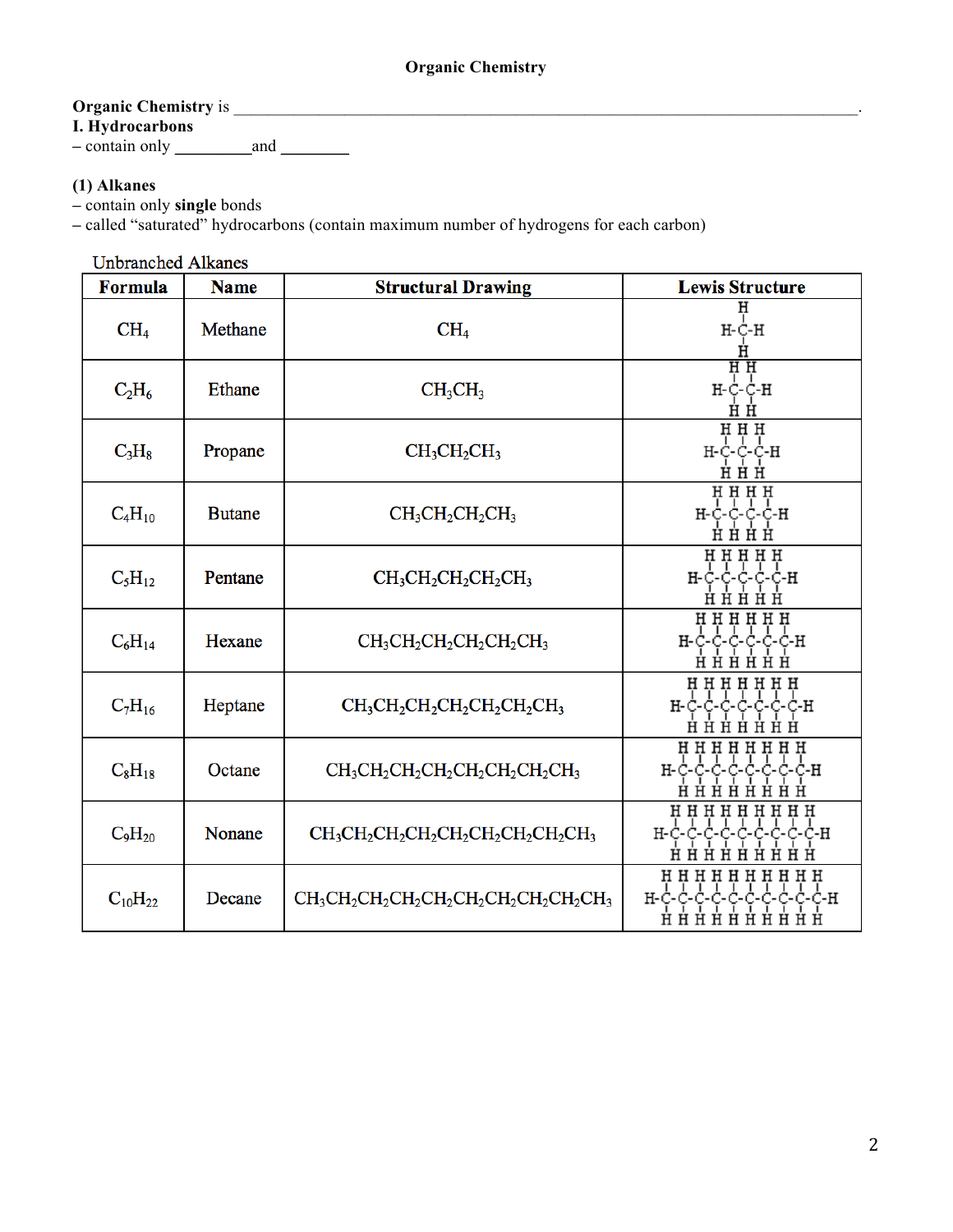### **Branched Alkanes**

**–** branched alkanes have alkyl groups attached to the main chain

**– main chain:** \_\_\_\_\_\_\_\_\_\_\_\_\_\_\_\_\_\_\_\_\_\_\_\_\_\_\_\_\_\_\_\_\_\_\_\_\_\_\_\_\_\_\_\_\_\_Also called the **\_\_\_\_\_\_\_\_\_\_\_\_\_\_\_\_\_\_.**

**– alkyl group:** alkane missing one hydrogen so that it can bond to the main chain.

| Name          | <b>Drawing</b> |  |
|---------------|----------------|--|
| <b>Methyl</b> | $CH_{3}$ -     |  |
| Ethyl         | $CH_3CH_2-$    |  |
| Propyl        | $CH3CH2CH2$    |  |
| <b>Butyl</b>  | $CH3CH2CH2CH2$ |  |

### **Common Alkyl Groups**

### **Naming Alkanes**

(1) Identify the main chain.

(2) Number each carbon on the main chain. Begin at the end closest to the first alkyl group. If both ends are equally close to an alkyl group, begin numbering at the end closest to the longer alkyl group *or* at the end closest to the second alkyl group.

(3) Assign a number to each alkyl group based on the carbon number the alkyl group attaches to on the main chain. Name the alkyl groups in alphabetical order. If there is more than one of an alkyl group, use prefixes (ie. di, tri, tetra) to indicate how many of the alkyl groups there are. (Note: prefixes DO NOT affect alphabetization for the alkyl groups).

(4) Name the main chain based on the number of carbon atoms it contains.

### **Name the following alkanes**



### **Drawing Alkanes**

**(**1) Draw the main chain and number the carbons.

(2) Add the alkyl groups at the correct number on the main chain. Be sure the alkyl group attaches through a carbon that can bond. The alkyl groups may be drawn above or below the main chain.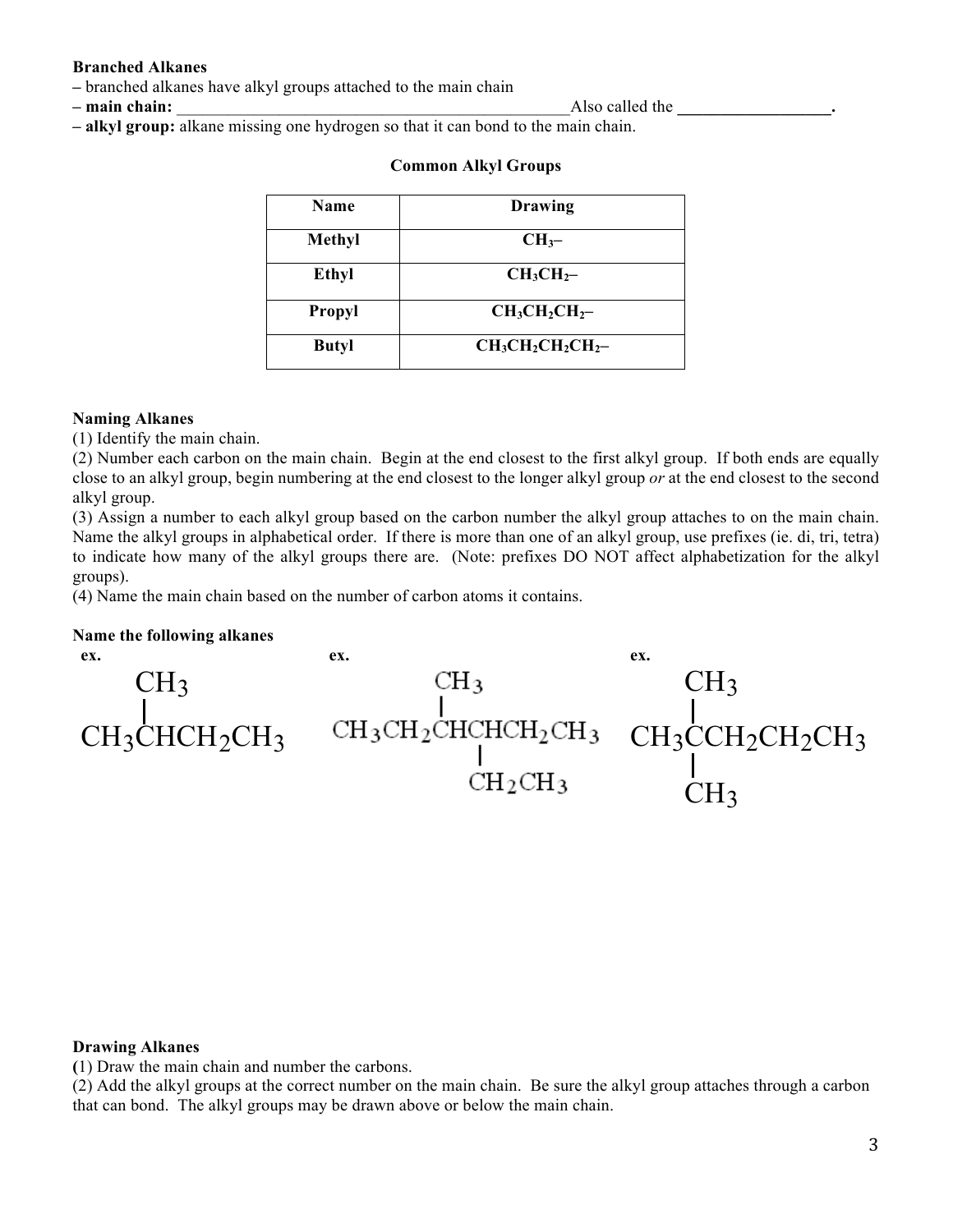(3) Fill in the missing hydrogen atoms so that each carbon has four bonds. A carbon is bonded to any carbon it is adjacent to and any alkyl group that is attached to it.

# **Draw the following alkanes ex. 3–Ethyl–5–methylheptane ex. 4,5–Diethyl–4–propylnonane**

### **(2) Cycloalkanes**

– the main chain forms a "circle". The cycloalkane is named for the number of carbons in the "circle" with the prefix "cyclo"

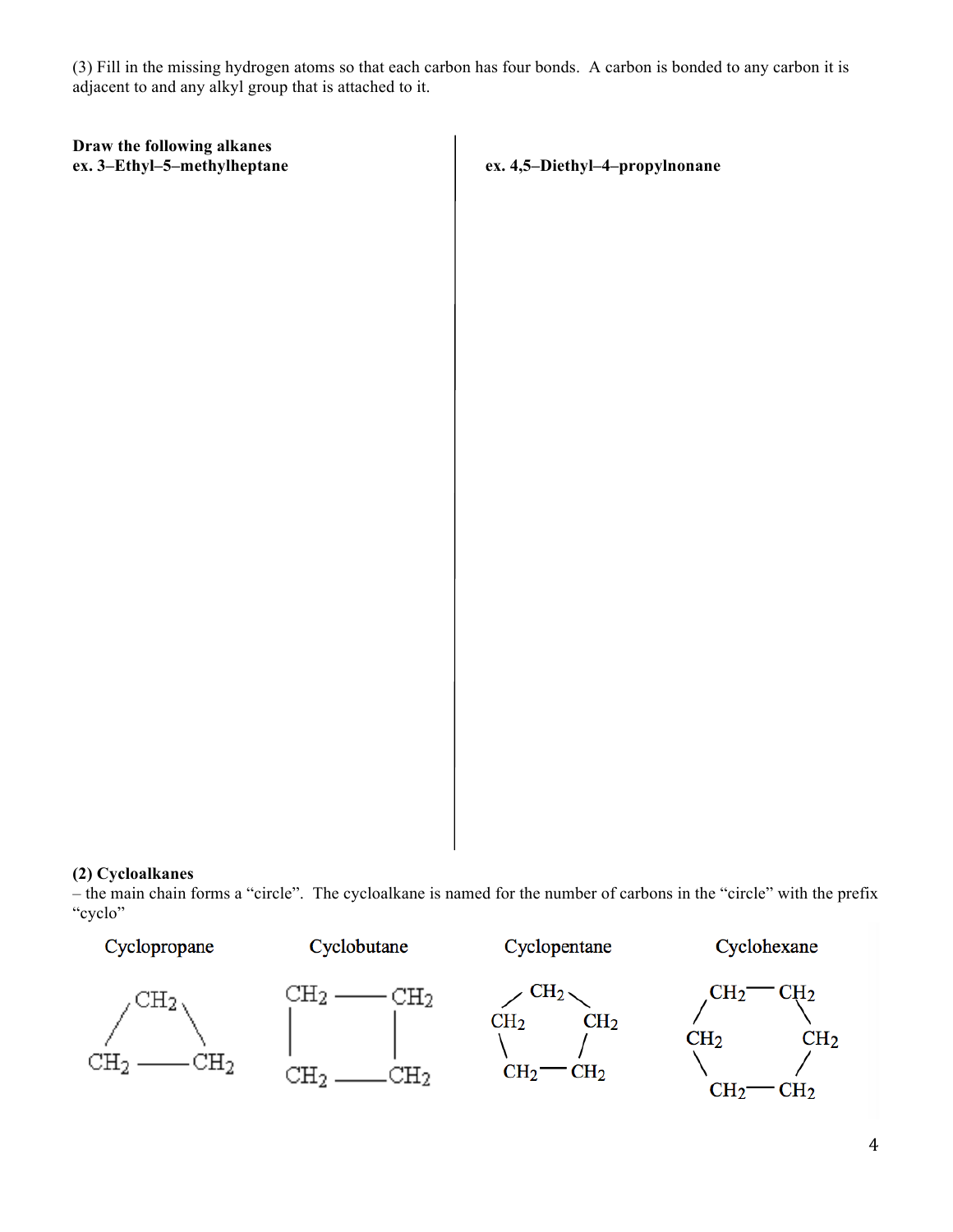The cycloalkane is numbered so that the alkyl groups have the lowest numbers possible and so that the longer alkyl group is preferentially given a lower number.

Name the following Cycloalkanes





### **Draw the following Cycloalkanes**

ex. 4–Methyl–1,3–dipropylcyclopentane 1,2,3–Trimethylcyclopropane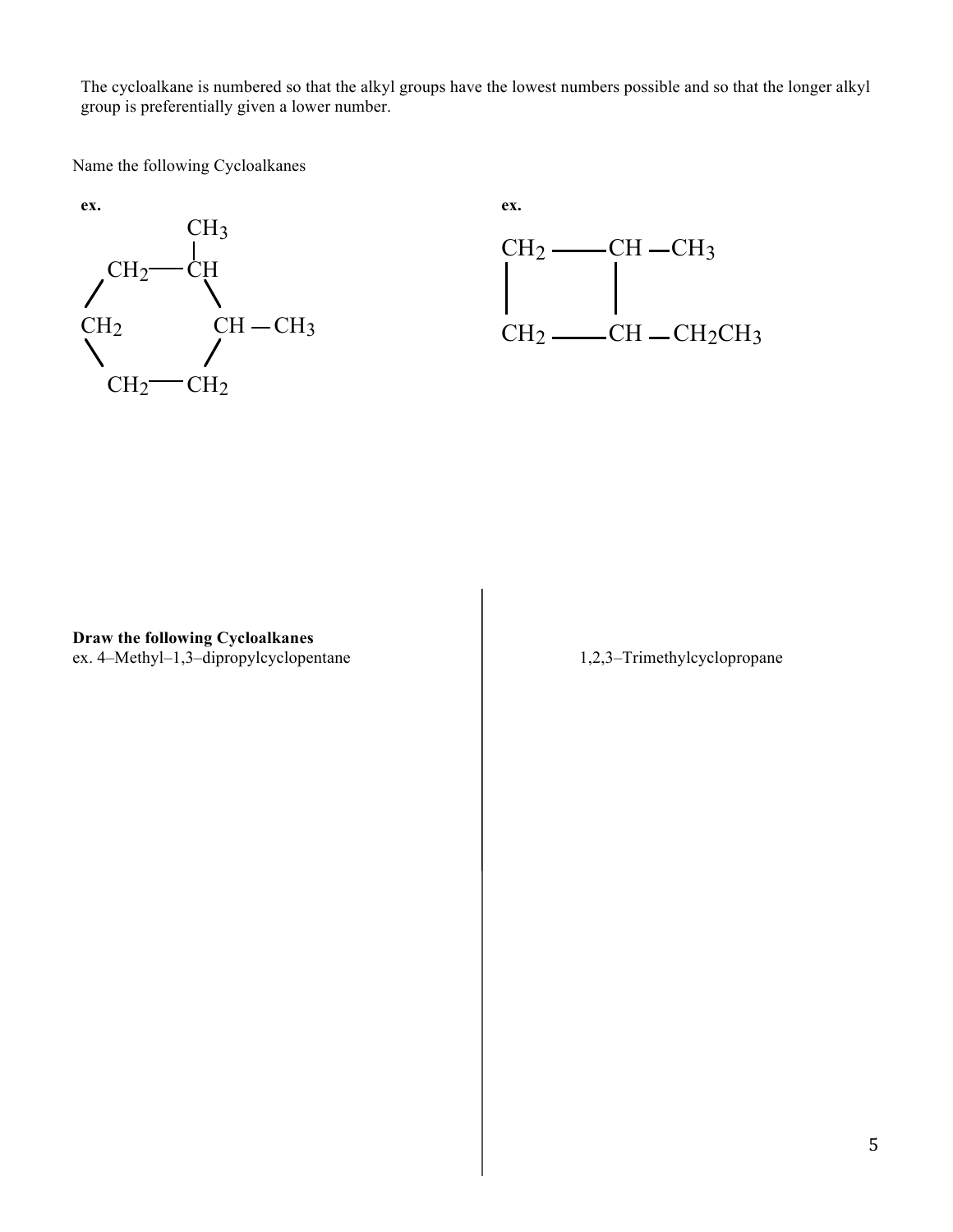# **(3) Alkenes and cycloalkenes**

- **-**contain **double bonds** between carbon atoms
- General Formula for Alkenes:  $C_nH_{2n}$
- Alkenes are called "unsaturated" hydrocarbons since they contain fewer hydrogen atoms for each atom of carbon. (ie an alkane with 15 carbon atoms has 32 hydrogen atoms and an alkene with 15 carbon atoms has 30 hydrogen atoms)

### **Naming Alkenes**

(1) Identify the main chain containing the double bond.

(2) Number each carbon on the main chain so that the carbon number of the double bond is the lowest. The double bond takes priority over alkyl groups. For cycloalkenes, the double bond is always numbered such that it is placed between carbons 1 and 2.

(3) Assign a number to each alkyl group and name the alkyl groups in alphabetical order. If there is more than one of an alkyl group, use prefixes (ie. di, tri, tetra) to indicate the number.

(4) Name the main chain based on the number of carbons it contains and change the ending to "ene". Indicated the position of the double bond with the carbon number the double bond comes after. (For cycloalkenes, the number 1 is not written in the name)

# **Name the following alkenes**





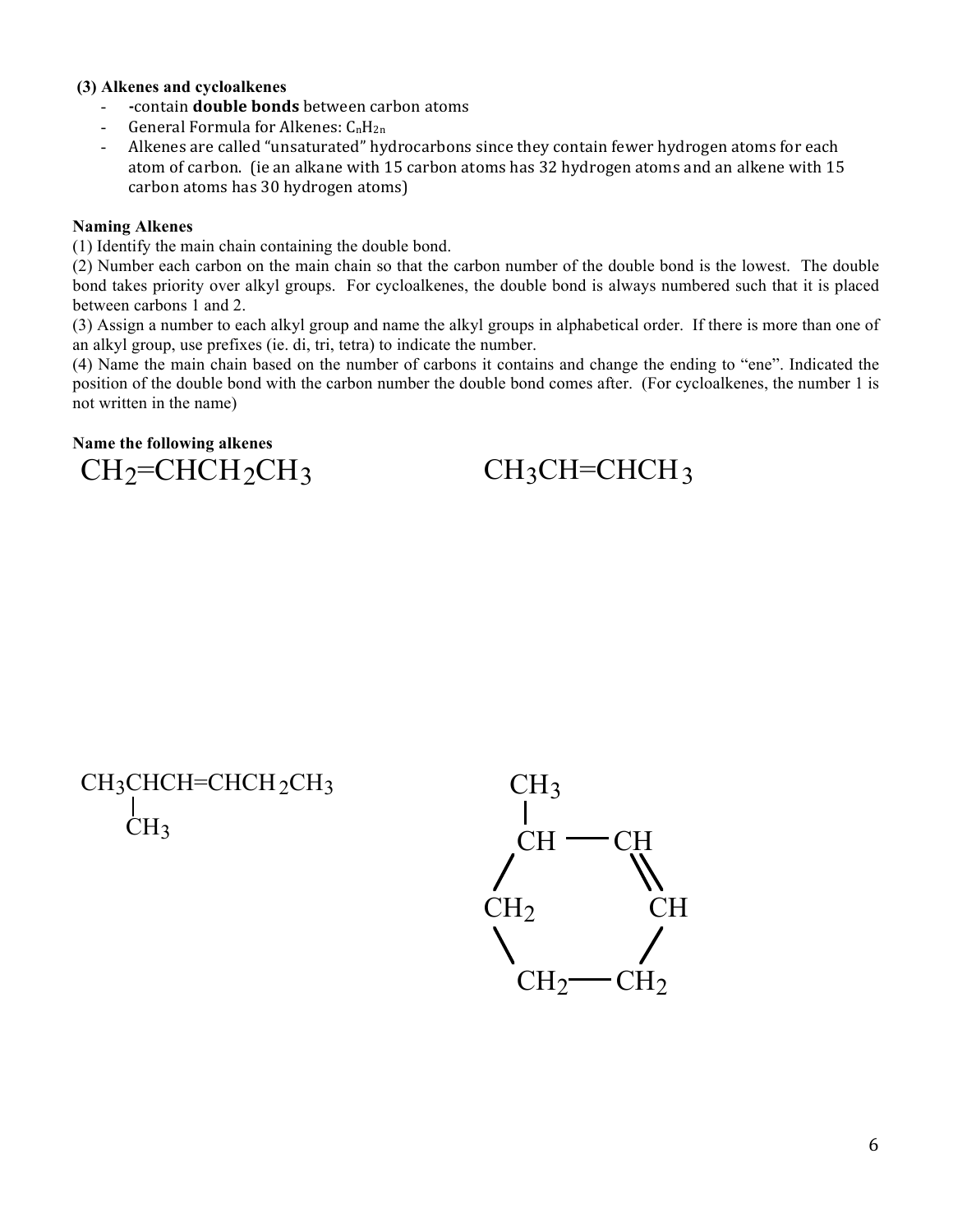### **Drawing Alkenes**

(1) Draw the main chain and number the carbons. Add the double bond at the indicated carbon of the main chain. For cycloalkanes, the double bond is always between carbons one and two.

(2) Add the alkyl groups at the correct number on the main chain.

(3) Fill in the missing hydrogen atoms (each carbon has four bonds). The double bond accounts for two bonds.

### **Draw the following alkenes**

**ex. 4–Methyl–2–pentene ex. 4–Ethyl–3,5–Dimethyl–2–hexene**

### **ex. 3–methylcycloheptene**

### **Alkynes**

- Contain triple bonds between carbon atoms
- General formula for alkynes:  $C_nH_{2n-2}$

### **Naming Alkynes**

(1) Identify the main chain containing the triple bond.

(2) Number each carbon on the main chain so that the carbon number of the triple bond is the lowest. The triple bond takes priority over alkyl groups.

(3) Assign a number to each alkyl group and name the alkyl groups in alphabetical order. If there is more than one of an alkyl group, use prefixes (ie. di, tri, tetra) to indicate the number.

(4) Name the main chain based on the number of carbons it contains and change the ending to "yne". Indicate the position of the triple bond with the carbon number the triple bond comes after.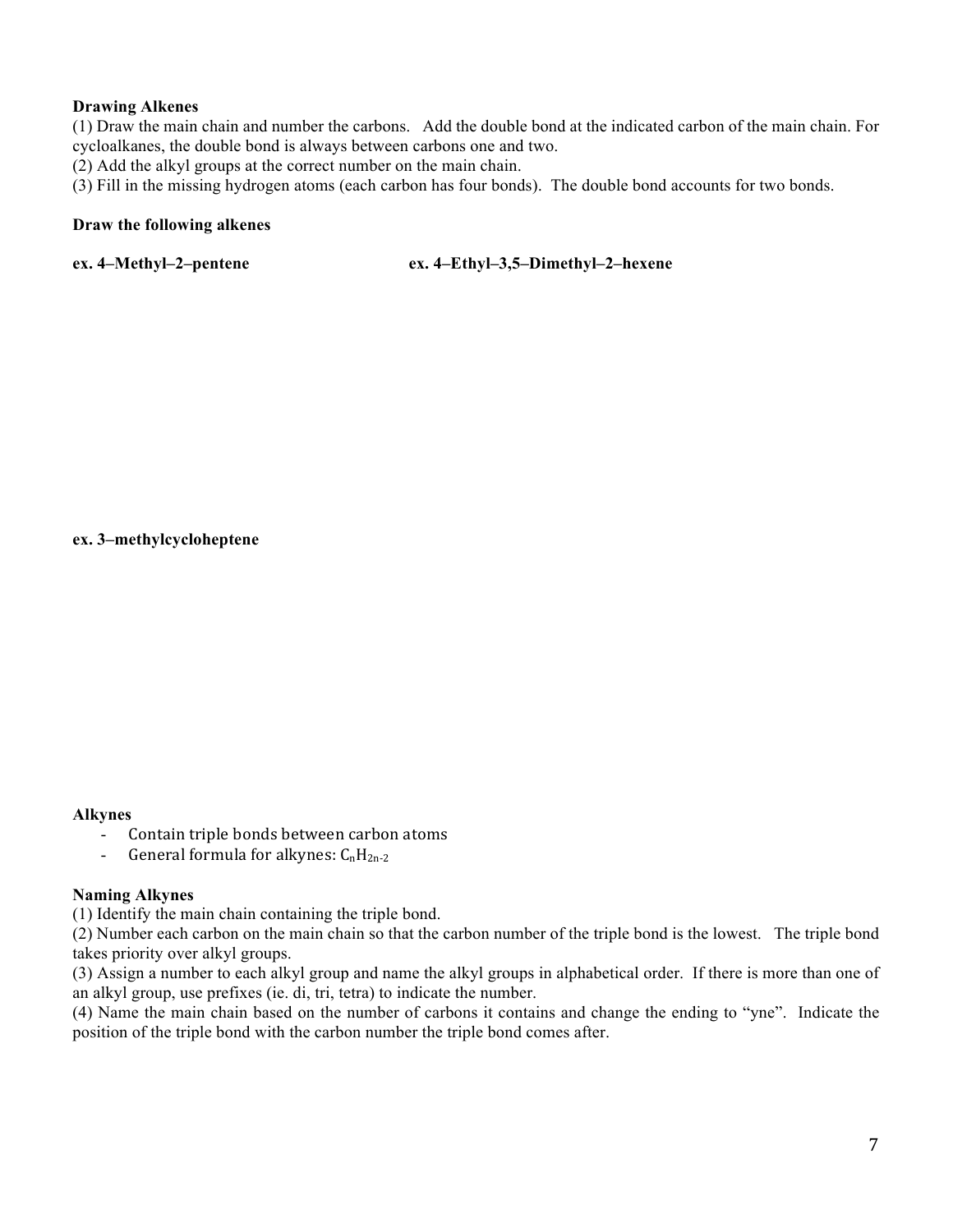### **Name the following alkynes**

**ex. CH**≡**CCH2CH3** **ex.**



### **Drawing Alkynes**

(1) Draw the main chain and number the carbons. Add the triple bond at the indicated carbon of the main chain.

(2) Add the alkyl groups at the correct number on the main chain.

(3) Fill in the missing hydrogen atoms (each carbon has four bonds). The triple bond accounts for three bonds.

### **Draw the following alkynes**

**ex. 3,5–Dimethyl–1–heptyne**

**ex. 4–Ethyl–5–methyl–2–nonyne**

### **II. Functional Groups**

Naming Organic Compounds with functional groups

(1) Identify the functional group.

(2) Number each carbon on the main chain containing the functional group so that the carbon number of the functional group is the lowest.

(3) Assign a number to each alkyl group and name the alkyl groups in alphabetical order. If there is more than one of an alkyl group, use prefixes (ie. di, tri, tetra) to indicate the number.

(4) Name the functional group with the appropriate ending.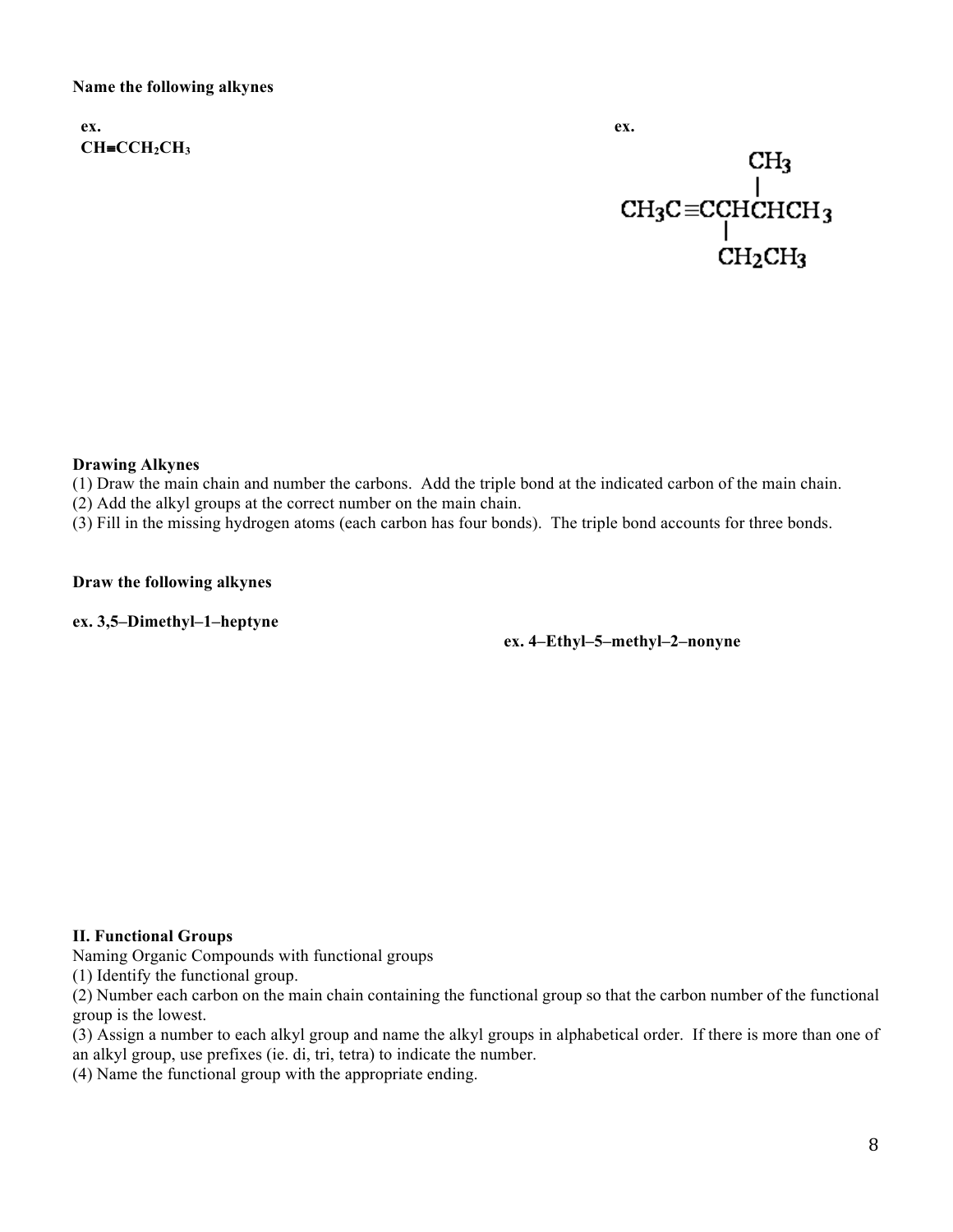| Functional<br>Group | <b>Structure</b>                                               | <b>Ending</b>            | <b>Example</b>                                                                                                               | <b>Applications</b> |
|---------------------|----------------------------------------------------------------|--------------------------|------------------------------------------------------------------------------------------------------------------------------|---------------------|
| <b>Alkane</b>       | $R-R$<br>R= any alkyl group                                    | "ane"                    | $CH3CH2CH2CH2CH3$<br>Pentane                                                                                                 |                     |
| <b>Alkene</b>       | $R=R$                                                          | "ene"                    | $CH3CH=CHCH2CH2CH3$<br>2-hexane                                                                                              |                     |
| Alkyne              | $R\equiv R$                                                    | "yne"                    | CH3C≡CCH3<br>2-butyne                                                                                                        |                     |
| <b>Alkyl Halide</b> | $R-X$<br>$X = F$ , Cl, Br, I<br>fluoro, chloro, bromo,<br>iodo | depends on<br>main chain | $\begin{bmatrix} C1 & F \\ I & I \end{bmatrix}$<br>$CH3CHCHCHCHCHCH2CH3$<br>Br<br>5-bromo-2-chloro-4-fluoro-3-<br>idoheptane |                     |
| Alcohol             | $R-OH$                                                         | "ol"                     | OН<br>CH <sub>3</sub> CHCH <sub>3</sub><br>2-propanol                                                                        |                     |
| <b>Ether</b>        | $R_1$ -O- $R_2$                                                | "ether"                  | $CH3CH2-O-CH2CH2CH3$<br>Ethyl propyl ether                                                                                   |                     |
| Aldehyde            | $R-\ddot{C}-H$                                                 | "al"                     | $CH_3CH_2CH$<br>propanal                                                                                                     |                     |
| Ketone              | $Q_{\parallel}$<br>R <sub>1</sub> -C-R <sub>2</sub>            | "one"                    | $CH_3CCH_2CH_2CH_3$<br>2-pentanone                                                                                           |                     |
| Carboxylic<br>Acid  | $\Omega$<br>$R$ -C-OH                                          | "oic acid"               | О<br>$CH3$ $C-OH$<br>ethanoic acid                                                                                           |                     |
| <b>Ester</b>        | $R_2$ -C-O- $R_1$                                              | "oate"                   | $CH3CH2C-O-CH3$<br>methyl propanoate                                                                                         |                     |
| Amine               | $R-NH_2$<br>$NH2 = amino$                                      | depends on<br>main chain | $\text{NH}_2$<br>CH <sub>3</sub> CHCH <sub>2</sub> CH <sub>3</sub><br>2-aminobutane                                          |                     |
| Amide               | $R-\ddot{C}-NH_2$                                              | "amide"                  | $CH_3CH_2CH_2C-NH_2$<br>butanamide                                                                                           |                     |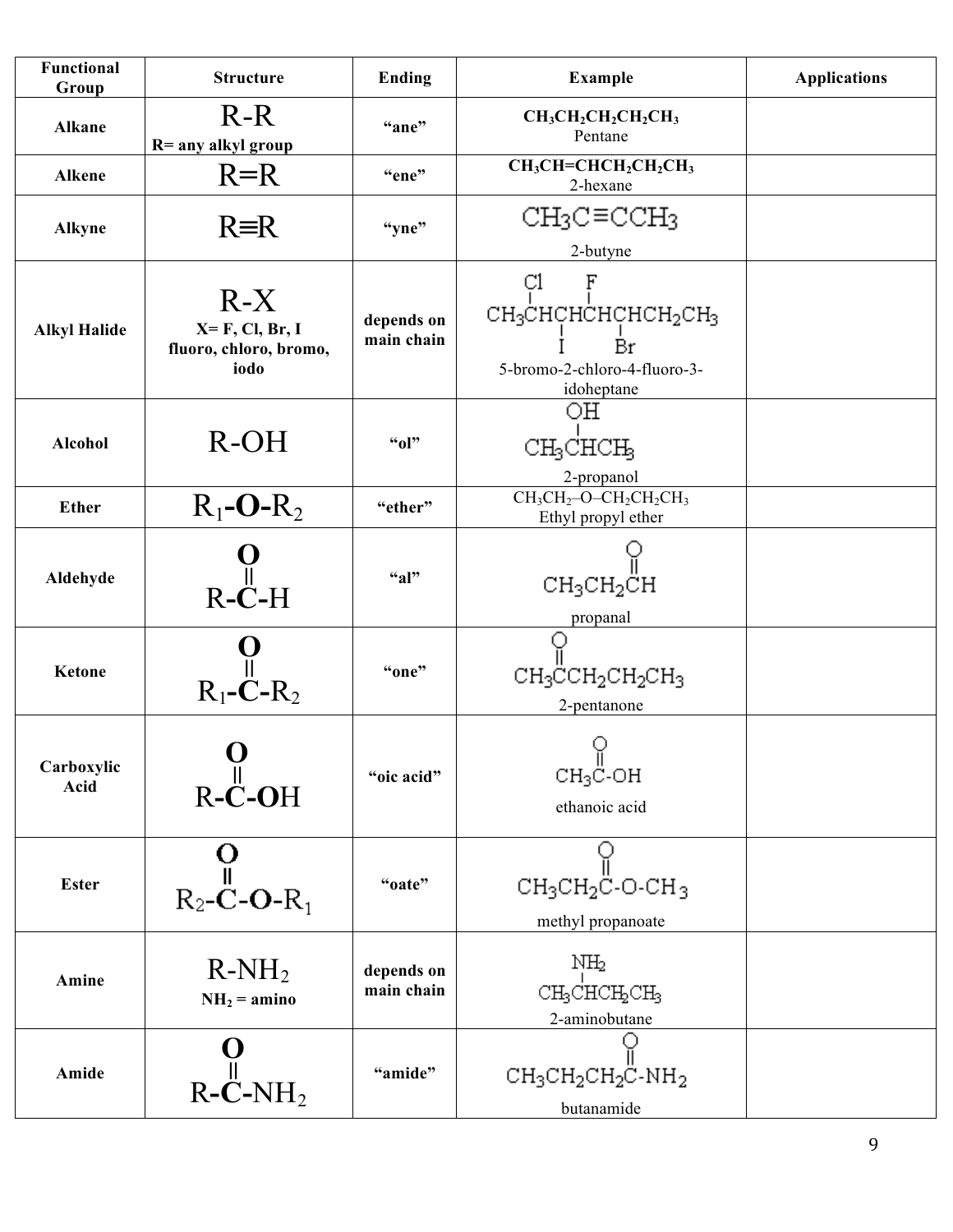**ex. Classify each compound and match with the correct name below**



**(j) 2–butanol**

**(e) 5–methyl–3–heptanone**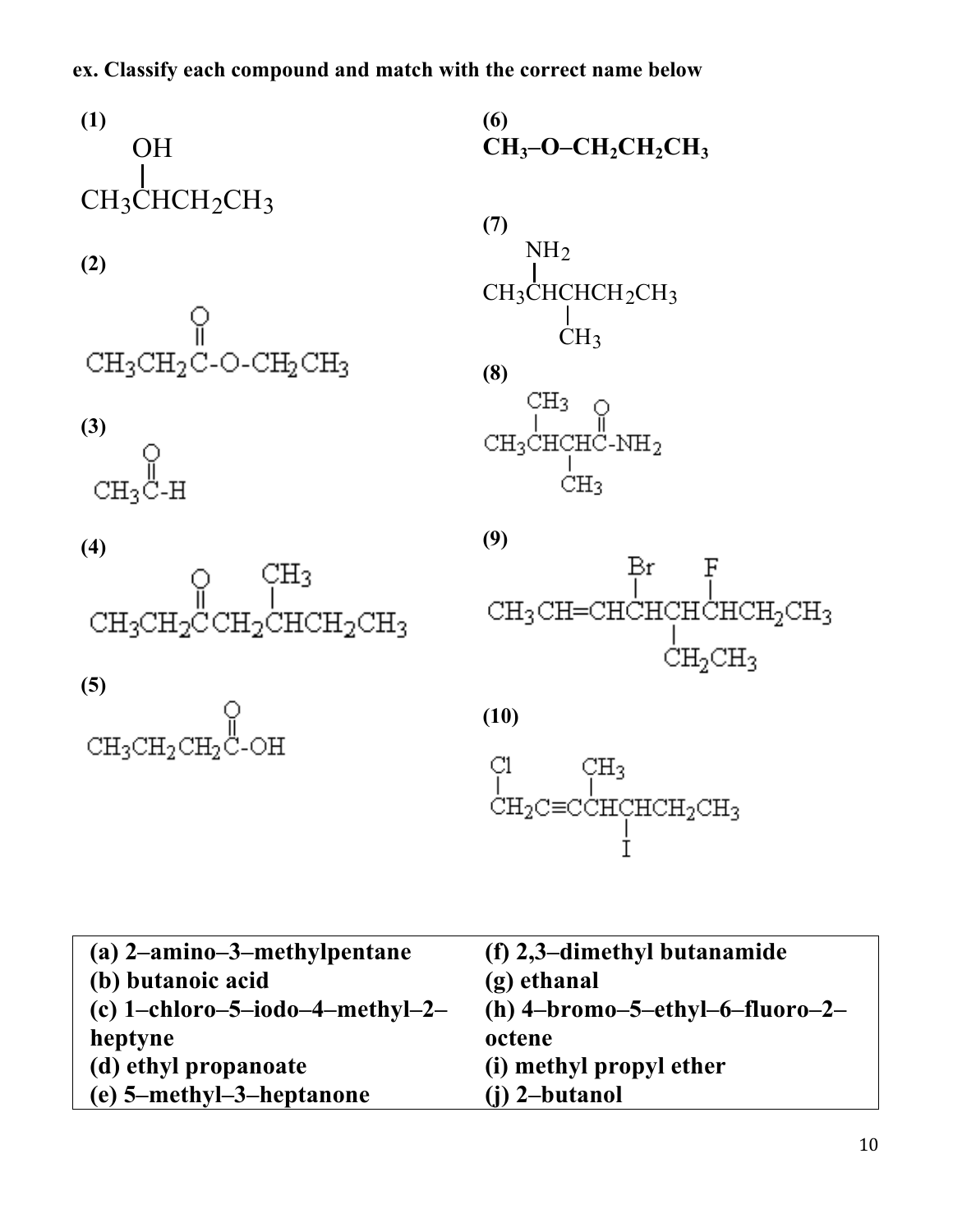### **Ester Condensation Reactions (Esterification or Ester Synthesis Reacation)**

Esters can be produced from the reaction of a carboxylic acid with an alcohol. The "OH" from the carboxylic acid and the "H" from the alcohol combine together to make water. The remaining parts of each molecule join to produce an ester.

# **carboxylic acid + alcohol** → **ester + water**

**ex.** 



# **ex. Complete the following ester synthesis reaction:**



# **Review: Organic Compounds**